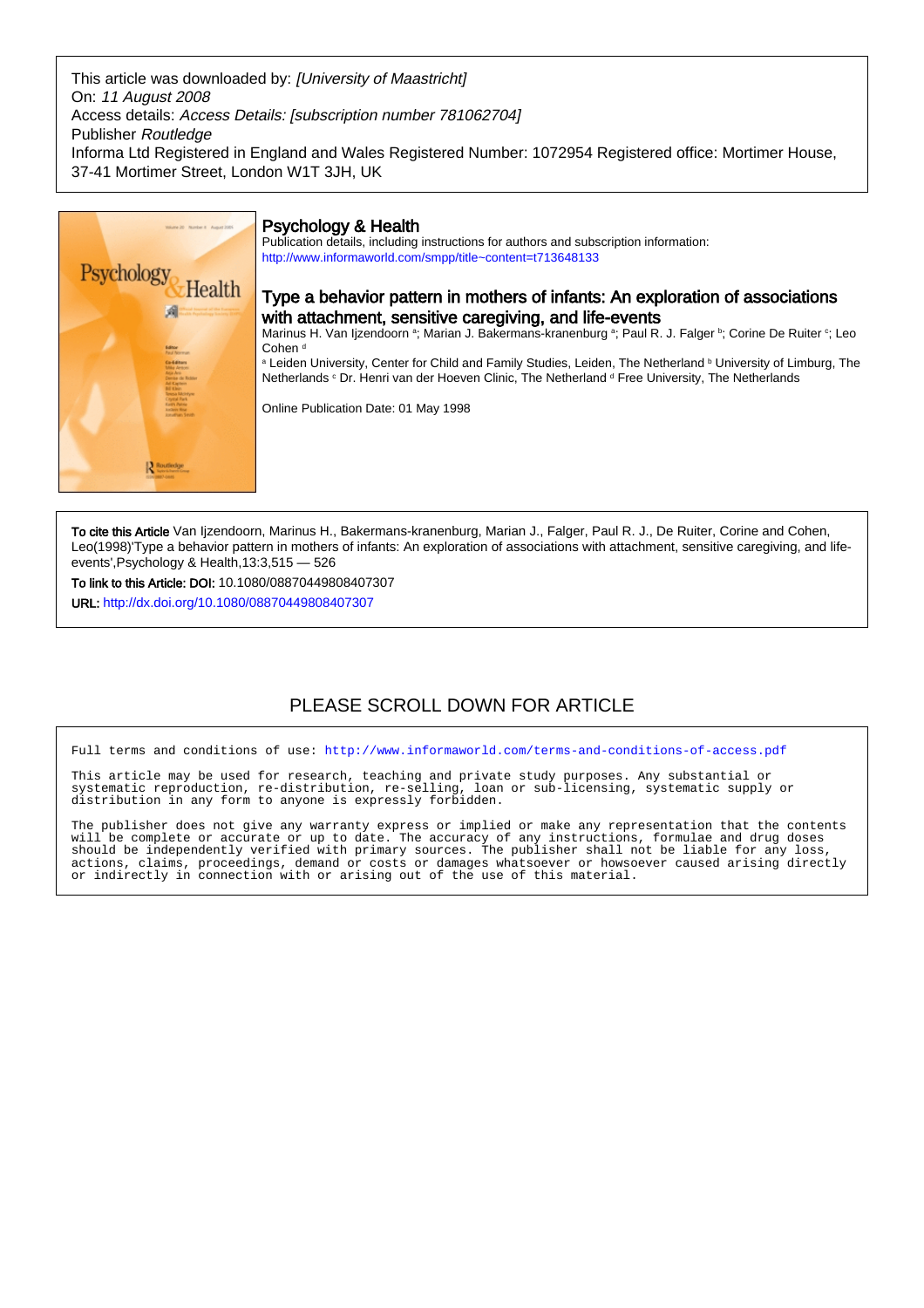*Psychology and Health,* 1998, Vol. **13,** pp. 515-526 **Reprints** available directly from the Publisher Photocopying **permitted** by license only

**Q** 1998 OPA (Overseas Publishers Association) Amsterdam B.V. Published under license under the **Harwood** Academic Publishers imprint, part of **The Gordon** and Breach Publishing Group. Printed in India.

# **TYPE A BEHAVIOR PATTERN IN MOTHERS OF INFANTS:** *AN* **EXPLORATION OF ASSOCIATIONS WITH ATTACHMENT, SENSITIVE CAREGIVING,**  *AND* **LIFE-EVENTS**

## **MARINUS H. VAN** IJZENDOORN I\*\*, MARIAN **J. BAKERMANS-KRANENBURG I,**  PAUL R.J. FALGER<sup>2</sup>, CORINE DE RUITER<sup>3</sup> and LEO COHEN<sup>4</sup>

<sup>1</sup>Leiden University, Center for Child and Family Studies, P.O. Box 9555, NL-2300 *RB Leiden. The Netherland; University of Limbuz, The Netherlands;*  <sup>3</sup>Dr. Henri van der Hoeven Clinic, The Netherlands; *4Free Universi?y, The Netherlands* 

*(Received 9 April, 1996; in final form 20 November. 1996)* 

In the present **study.** 83 lower- *to* upper-middle class mothers of first-born, 12-month-old infants were **inter**viewed with the Adult Attachment **Interview** (George, Kaplan, and **Main, 1985),** and completed the **Groninger**  Intelligence Test (Luteijn and **Van** der Ploeg, **1982).** Eighteen months after the **beginning** of the study, **67 mothers (81%** of **the original** sample) were interviewed with the Structured **Interview** *(Roscnman,* **1978),** and were observed during a brief, semi-structured play session at home with their child - at that time a 2.5-years-old toddler. **They also** completed a checklist **about** major life-events that had occurred during the past 18 months. A large **majority** of these mothers *of* **young** children **(81** %) **showed** 7)pe A behavior patterns. **The** job of parenting, indeed, *appears* to be **stnssful.** Attachment and **Qpc** A behaviors, however, did not *seem* to be related, probably because the influence of attachment is restricted to the regulation of **emotions** in **intimate** relationships. **Yet,** Type A behavior predicted **a** more sensitive parenting style than Type B did. All mothers who experienced negative life-events or *Serious* health problems in the recent past showed **Type** A behavior patterns. *Our* find**ings** show **that** the Structured Interview **can** be applied in a valid manner to mothers of young children passing **tbrough** a demanding phase in their lives. **Further** research is needed to uncover the causes of the **high** prevalence of **Type A** behaviors in young mothers.

KEY WORDS: Type A behaviors, mothers, adult attachment, sensitive parenting, life events.

The Type **A** behavior pattern **has** originally been defined **as** aggressive involvement in a chronic, incessant struggle to achieve more and more in less and less time (Friedman and Rosenman, **1959).** The pattern includes impatience, hostility, a sense of time-urgency, and feelings of insecurity, and it **has** been suggested to stem from absence of basic trust in others and lack of security in relationships with caregivers, early in life (Powell, **1992;**  Williams, Barefoot, and Shekelle, **1985).** Type A behaviors are important because of their status **as** a risk factor in the development of coronary artery disease **(CAD;** Booth-Kewley and Friedman, **1987;** Haynes and Matthews, **1988),** in particular in the general population before age 50 (Matthews, **1988).** In recent years, hostility **has** been found to be a strong predictive component of Type **A** behavior, and it has been suggested that

<sup>\*</sup> Corresponding author.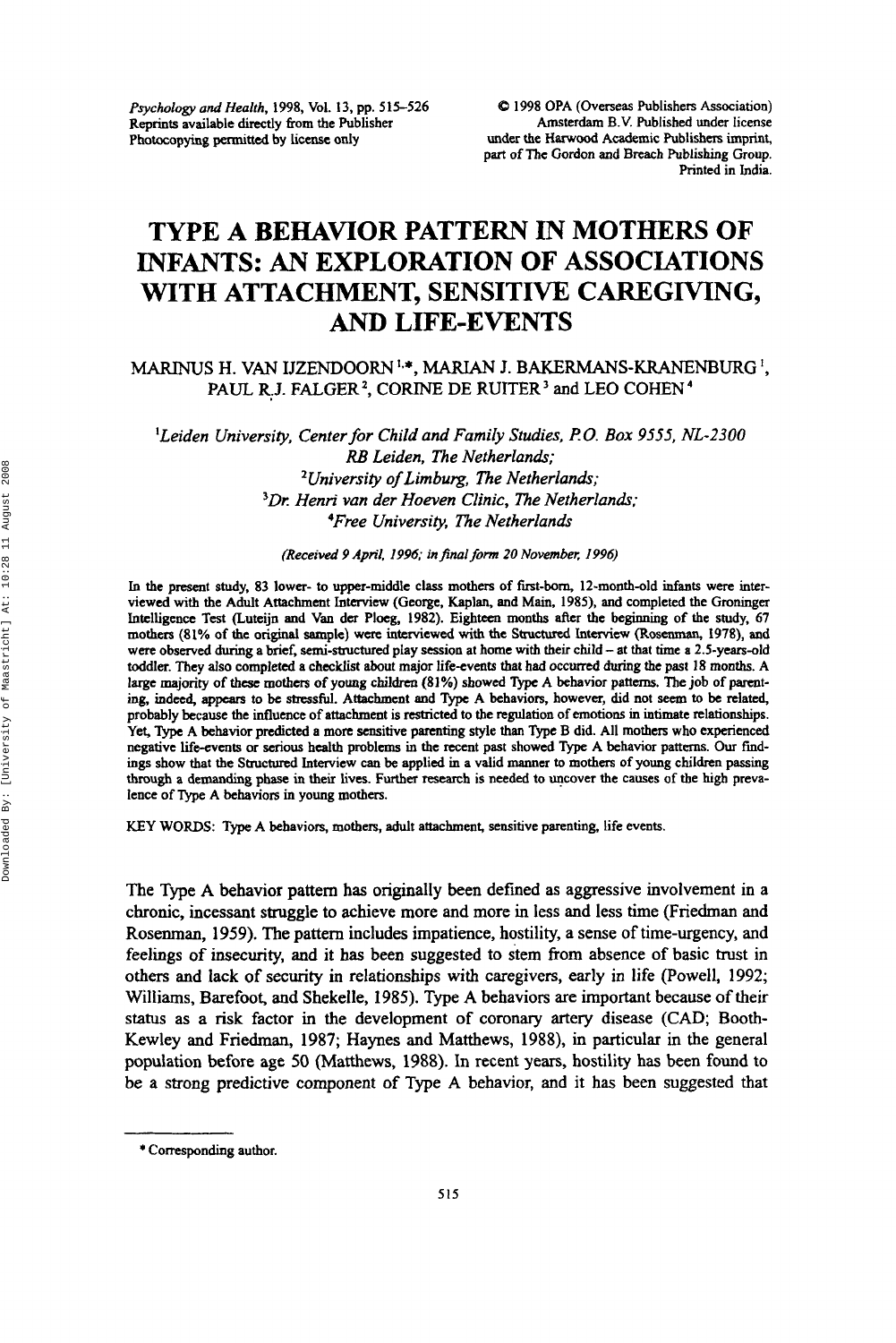hostility would not only predispose to increased risk of CAD but also to increased cancer morbidity and mortality (Smith, **1992;** Smith and Anderson, **1986).** 

More recently, interest in Type A behaviors **has** broadened to include negative aEective **states,** in particuIar anxiety and depression (e.g., Watson and Clark, **1984;** Watson and Pennebaker, 1989), as possible consequences of Type A behaviors that over the course of the adult life-span **may** have become dysfunctional (Suls and Wan, **1989).** In **future** heart patients, dysfunctional Type **A** behaviors in adult men may lead to manifestations of mental and physical exhaustion that highly correlate with uncontrollable **stressors** at work prior to a non-fatal **cardiac** event (i-e-, myowdial infarction) **(Falger** and Schouten, **1992),** or sudden cardiac death (Appels and *Otten,* **1992).** In women, either heart patients or hospital controls, holding a job and simultaneously taking care of the house-hold in particular were most strongly associated with elevated exhaustion **scores** (Appels, Falger and Schouten, **1993).** 

If we consider Type A behaviors **as** inadequate regulations of hostile and angry emotions, most probably going back to early childhood, it may be fruitfid to explore its **asso**ciations with attachment (Thoresen and Pattillo, **1988).** In attachment theory, children's relationships with their primary caregivers are seen **as** the social context in which they learn to regulate their emotions in stressful situations (Cassidy, **1994;** Sroufe and Waters, **1977).** In secure relationships with sensitive caregivers, children learn to communicate their feelings of anxiety, anger, and sadness openly, and they receive (parental) support in regulating these so-called negative emotions. Insecure relationships, however, do not provide enough opportunities to process negative feelings in constructive ways, and insecure children may, therefore, develop hostile-avoidant or angrily-involved strategies of dealing with emotions, when under **stress** (Ainsworth, Blehar, Waters, and Wall, **1978;** Main, **1990). Woodall** and Matthews **(1 989)** documented the associations of Type A behaviors in children with a less supportive family climate. In recent studies **on** attachment fiom infancy to adulthood, it **has been** shown that early attachment patterns are relatively *sta*ble over time, at least in stable circumstances (Beckwith, Cohen and Hamilton, **1995;**  Hamilton, **1994;** Waters, Merrick, Albersheim and Treboux, **1999,** and that insecure **ado**lescents and adults indeed appear to be more hostile and angry than secure persons **(Dozier** and Kobak, **1992;** Kobak and Sceery, **1988).** 

Although several studies **on** Type A behaviors in women have been carried out (e.g., Haynes and Feinleib, **1980;** Kelly and Houston, **1985),** few of these studies have focused **on** women in their roles **as** mothers of young children. An important exception is Forgays' **(1 992)** study on Type **A** behavior and parenting stress in mothers of infants. She showed that Type A mothers reported higher levels of child-related stress and personal stress than Type B mothers. Nonpaid employed mothers appeared to be more stressed in their role **as** a mother than paid employed mothers (Forgays, **1992).** In the current study, we will describe Type A behavior patterns in mothers of infants, and relate these patterns to major life-events, including the birth of a second child. Because of the stressful nature of the maternal role in general, we expect mothers to be especially vulnerable to lifeevents that may disrupt the established routines of child-rearing and family life.

To our knowledge studies on the consequences of parental Type A behaviors for parenting are still scarce. In a path finding study on elementary school children, Matthews **(1977;** Matthews, Glass, and Richins, **1977)** found that Type B mothers tended to push their Type **A** children harder than their Type B children, and that Type **A** mothers were less demanding with their Type A children than Type B mothers were. With younger children, parents may be more able to dominate the parent-child interactions, and the occurrence of sensitive, less demanding parenting may be more dependent on Type B behavior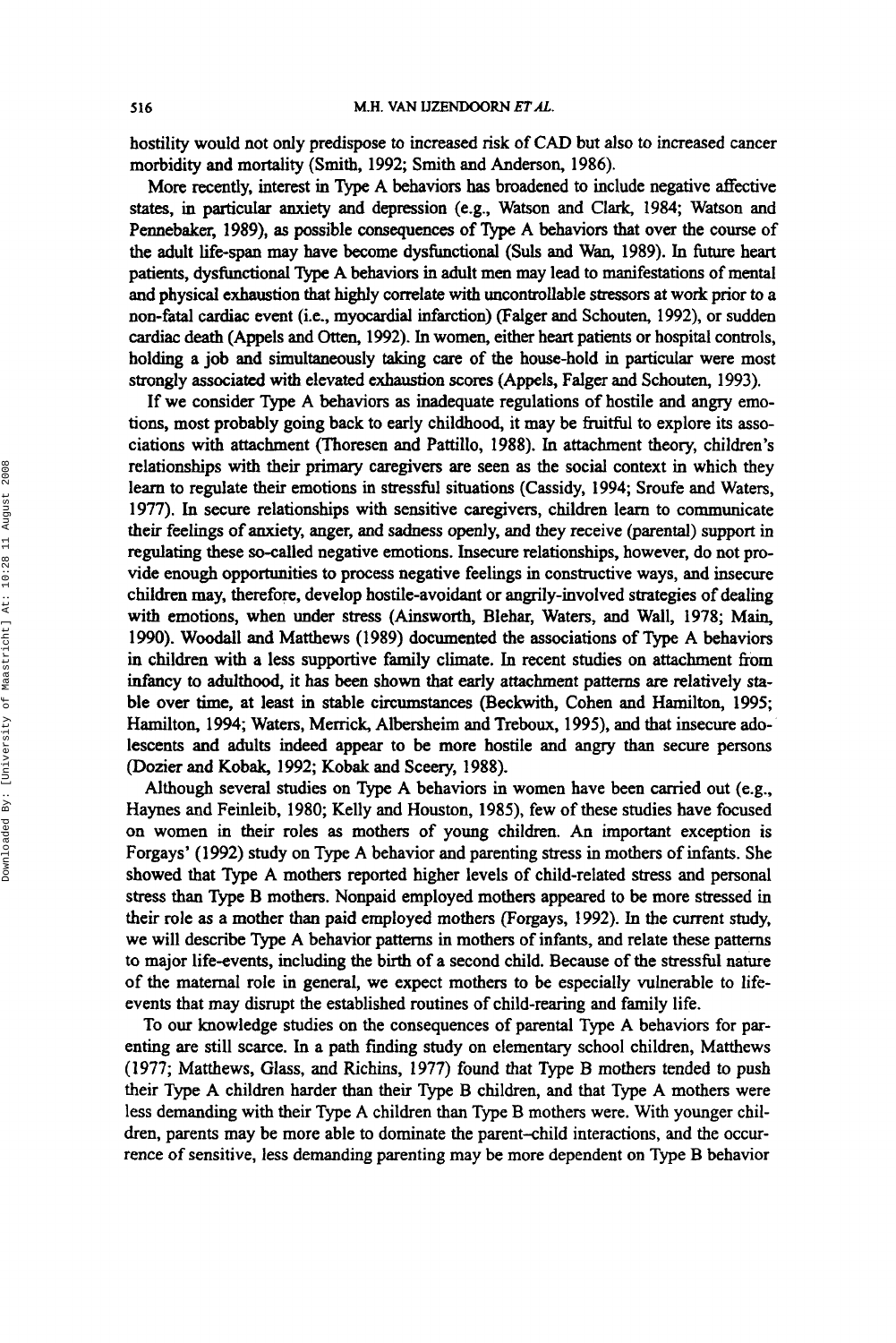in the adult than in the infant, comparable to mothers' apparent dominance in shaping the quality of the infant-mother relationship (Van Uzendoorn, Goldberg, Kroonenberg, and Frenkel, 1992). Forgays (1992) suggests that parental Type A behaviors may very well be functional in the competitive employment sphere, but that these may hamper the patient, stress-free, and sensitive parenting that will optimally foster the emotional development of a young child. Sensitive parenting has been defined **as** the parents' ability to perceive accurately the children's signals and communications, and to respond to them appropriately and promptly (Ainsworth *el al.,* 1978).

In *sum,* we will explore the idea that in mothes of young children Type A behaviors may be related to **insecure** adult attachment. Furthemore, we will focus on the relations between Type A behaviors and sensitive parenting. Finally, the associations between major life-events and Type A behaviors **will** be studied. *Our* hypothesis is that the Type A behavior pattern is not a rigid trait, but is amenable to environmental influences. In particular, **periods** of extreme **stress** may urge **a** Type B individual to adapt to a Type A mode of emotion regulation (Rosenman, 1978). We expect a rather **high** prevalence of **Type** A behavior patterns in mothers of infants, which **may** provide a unique window on the associations of Type A behaviors with attachment, sensitive caregiving, and particular life-events.

#### METHOD

#### *Subjects*

The present study was part of a larger study on the stability and validity of the Adult Attachment Interview (Bakermans-Kranenburg and Van IJzendoorn, 1993). Eighty-three mothers of first-born, 12-month-old infants were interviewed with the Adult Attachment Interview *(AAI; George, Kaplan, and Main, 1985)*, and completed the Groninger Intelligence Test (Luteijn and Van der Ploeg, 1982). The mothers were between 19-33 years of age (mean age: 27.3), and their mean educational level was  $3.7$  (SD = 0.9, min = 2,  $max = 6$ ) on a scale ranging from 1 (=less than 6 years of schooling) to 6 (=at least 16 years of schooling). Forty of them were mothers of girls. They were dl living in the Netherlands. Eighteen months after the beginning of the study 67 mothers (81% of the original sample) were interviewed with the Structured Interview (Rosenman, 1978), and were observed during a play session at home with their child - at that time a 2.5-year-old toddler. They also completed a checklist about major life-events that had occurred during the past 18 months. In 26 families, a second child had been born. The mothers who did not participate in these second assessments were significantly younger  $(M=25.9 \text{ yrs.};$  $SD = 3.0$ ) than the participating mothers ( $M = 27.6$ ;  $SD = 2.4$ ), but they did not differ in educational level, working **status,** and IQ.

#### *Measures*

*Structured interview* The Structured Interview **(SI)** was developed by Friedman and Rosenman (Rosenman, 1978) and was validated, in middle-aged males, in the Western Collaborative Group Study (Rosenman *et* al., 1975). It contains 22 questions, 7 of which consist of one or two sub-questions, in which subjects are' asked how they usually respond to everyday situations, ones that should elicit impatience, hostility, and competitiveness from Type A individuals (Rosenman, 1978). **During** the interview, observable behavior, such **as** particular speech and psychomotor characteristics (e.g., talking very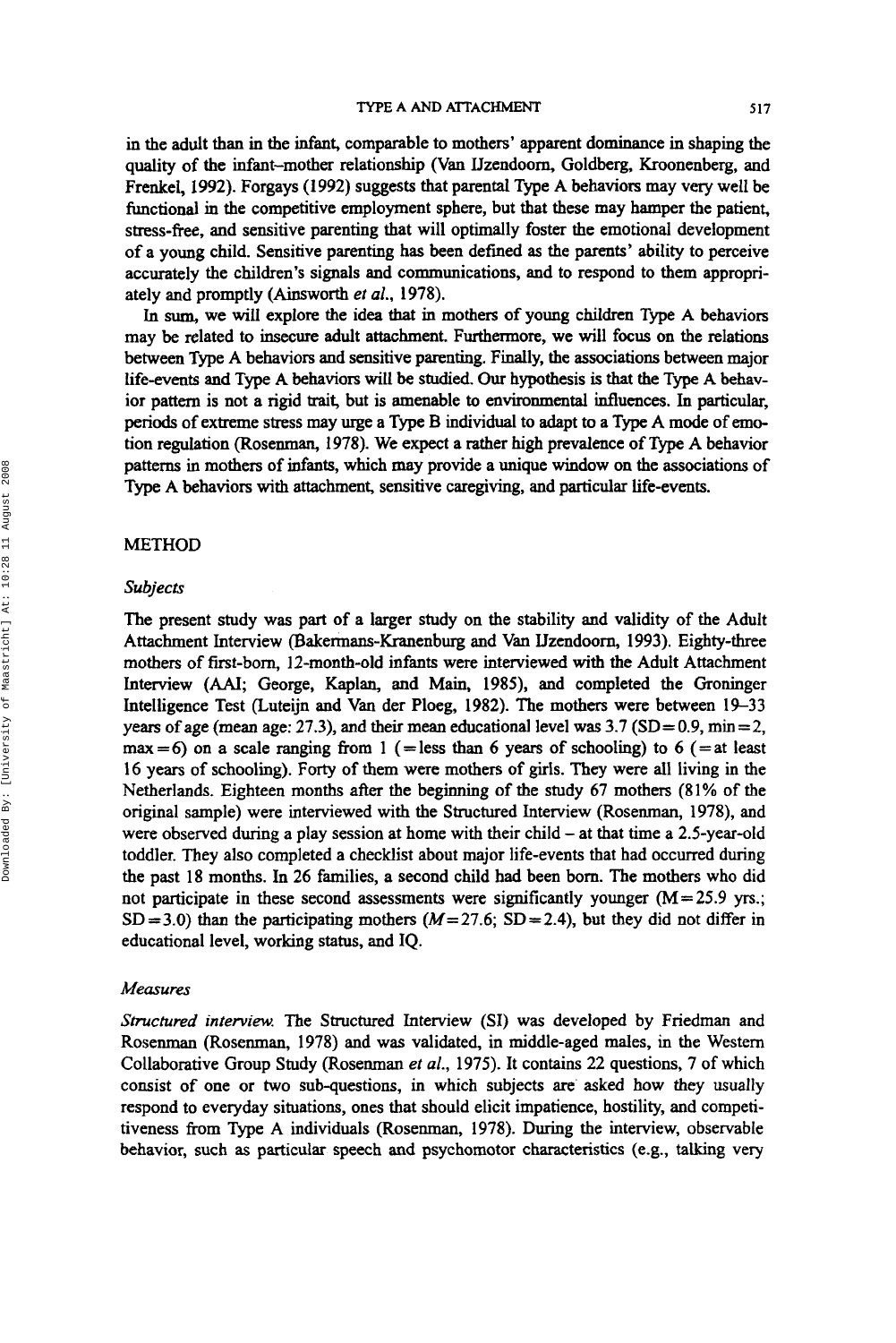rapidly, frequent sighing, or laughing nervously), is also assessed (Dembroski and Costa, 1988). Together, the answers and observations allow the interviewer to classify the subject as "Type A" (Type A1 or A2) or "Type B" (B3 or B4). These classifications represent a continuous scale in which A1 refers to a "fully developed" behavior pattern and **B4**  refers **to** one in which **this** pattern is "absent, the opposite of Al" (Rosenman, 1978). This distribution is, by deftnition, bimodal, that is, it contains roughly equal percentages of Type **A's** and Type B's. The intermediate position, **X,** is used in case of strong doubt. In the present study, subjects were classified in one of three categories: Type Al, Type *A2,*  or **Qpe** B3. Subjects with high SI-scores were classified **as** Type Al, subjects with low to very low **SI-scores as** Type B3, and Type *A2* subjects were in between.

The **SI** was translated into Dutch (Appels, Jenkins, and Rosenman, 1982), and adapted for females by Falger (1991). **This** adaptation consists mainly of separate questions about the respondent's roles **as** mother and housekeeper, in addition to the standard questions about Type A-eliciting everyday situations, which were mentioned above. In order to conduct these interviews, four female interviewers were trained by the third author.

In addition to the original **SI** classifications, several components of Type A behavior (i.e., "Time Urgency", "Hostility", and "Insecurity"), **were** scored separately. The latter component most probably constitutes the cognitive fundament of Type **A** behaviors, whereas time urgency and hostility are overt behavioral manifestations (Powell, 1992). The present scoring system with respect to these components was adapted from the Videotaped Structured Interview (Friedman and Powell, 1984), and is to a large extent **similar** to that used in a recent European study in cardiac patients (Oehman, Burell, **Ramund,** and Fleischman, 1992). The third author was trained in scoring these interview contents by Nancy Fleischman, senior-interviewer of the Western Collaborative Group Study and consecutive studies **on** Type A behavior modification.

The significant contrasts among scores **on** these separate components (see Table **1)**  point to the construct validity of the original **SI:** Type A1 subjects had the highest, and Type B3 subjects the lowest mean scores **on** each of the three scales Insecurity, Time-Urgency, and Hostility. Rosenman (1978) and Powell (1992) hypothesized that subjects classified **as** Type *A2* are individuals who may be Type B by nature but who were urged to behave **as** Type **A's** by the hectic pace of modern life.

#### *Adult Attachment Interview*

The Adult Attachment Interview (George *et al.,* 1985) is a semi-structured interview that probes for general evaluations of the subject's childhood and the past relationship with his or her parents, and for specific evidence that may support or contradict these evaluations. **On** the basis of subjects' answers to the interview questions, three patterns are **dis**tinguished, reflecting three qualitatively different representations of attachment (Main and Goldwyn, 1993). *Autonomous* adults are able to describe their attachment-related experiences coherently, whether these were negative (e.g., parental rejection or overinvolvement) or positive. Also, they consider attachment relationships important for the development of their own personality. *Dismissing* adults devalue the importance of attachment relationships for their own lives, or idealize their parents without being able to provide supporting evidence for their positive evaluations of their relationship with parents. *Preoccupied* adults are still overinvolved and preoccupied with their past attachment experiences and are, therefore, not able to describe these coherently. Both dismissing and preoccupied adults are considered to be insecure. Several studies point to the reliability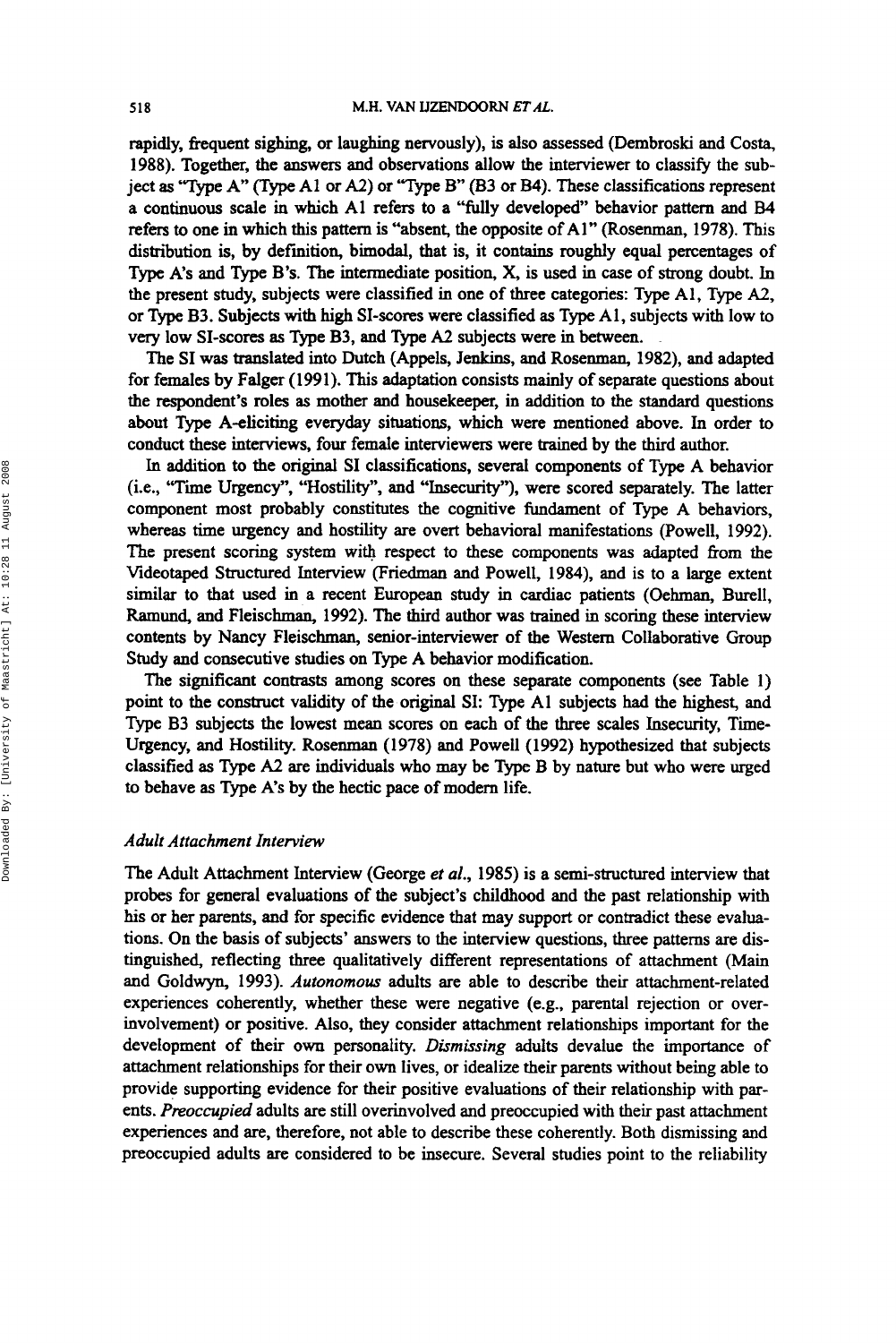and discriminant validity of the AAI (for an overview, Van IJzendoom, **1995;** Van Uzendoorn and Bakermans-Kranenburg, **1996).** The interviews were conducted by female interviewers and the verbatim transcripts were coded by the first and second authors. Percentage of agreement on 16 cases was  $81\%$   $(k=.72)$ .

#### *Sensitive Parenting*

Maternal sensitivity was assessed on the basis of video-taped observations of motherchild interactions during a semi-structured play session at home. The experimenter brought a small case with children's construction material ('DUPLO') with her and instructed mother and child to play with it for ten minutes. Then she asked them to clean up the material together, which activity was also videotaped. The mothers' sensitivity towards her child during play and cleaning-up was rated by two coders, using scales for 'Respect for the Child's Autonomy' and 'Hostility Towards the Child' (Erickson, Sroufe, and Egeland, 1985). Intercoder reliabilities were  $r=.70$ , and  $r=.84$   $(n=35)$ , respectively. After reversing the Hostility scale, the two scales were combined into one measure, i.e. 'Sensitivity'. A high score on Sensitivity indicates more appropriate parenting responses to the children's signals.

## *General Health Questionnaire*

We administered a **Dutch** translation of the General Health Questionnaire (GHQ-28, Goldberg and Hillier, **1979),** which was validated for the Netherlands (Ormel and Gel, **1984).** The **28** four-point Likert-type items concern somatic symptoms, anxiety, insom**nia,** social dysfunctioning, and symptoms of depression. The validity of the GHQ-28 **as** a screening instrument for the presence or absence of functional non-psychotic psychopathology **has** been finny established (Goldberg and Huxley, **1980;** Romans-Clarkson, *Walton,* Herbison, and Mullen, **1988).** In our sample, this questionnaire showed good internal consistency (Cronbach's *alpha* = **37).** 

#### *L fe-Events*

A written checklist with **25** life-events was administered to explore whether important changes or experiences had taken place in the period between assessment of the subjects' attachment representation and that of their Type A patterns, one and a half year later. As mentioned above, during that interval **26** mothers had given birth to a second child. Other events included changes in the relationship with their partners, getting a job or giving it up, suffering **from** serious illness, or a miscarriage, etc. Also, all of these events that occurred in subjects' lives were evaluated by them **as** positive, neutral, or negative.

### *Groninger Intelligence Test (GlV*

Three subtests of the Groninger Intelligence Test (GIT; Luteijn and Van der Ploeg, 1982) were administered to assess verbal IQ. The GIT is comparable with the Wechsler Adult Intelligence Scale. On the basis of the Vocabulary, Analogicaf Reasoning, and Fluency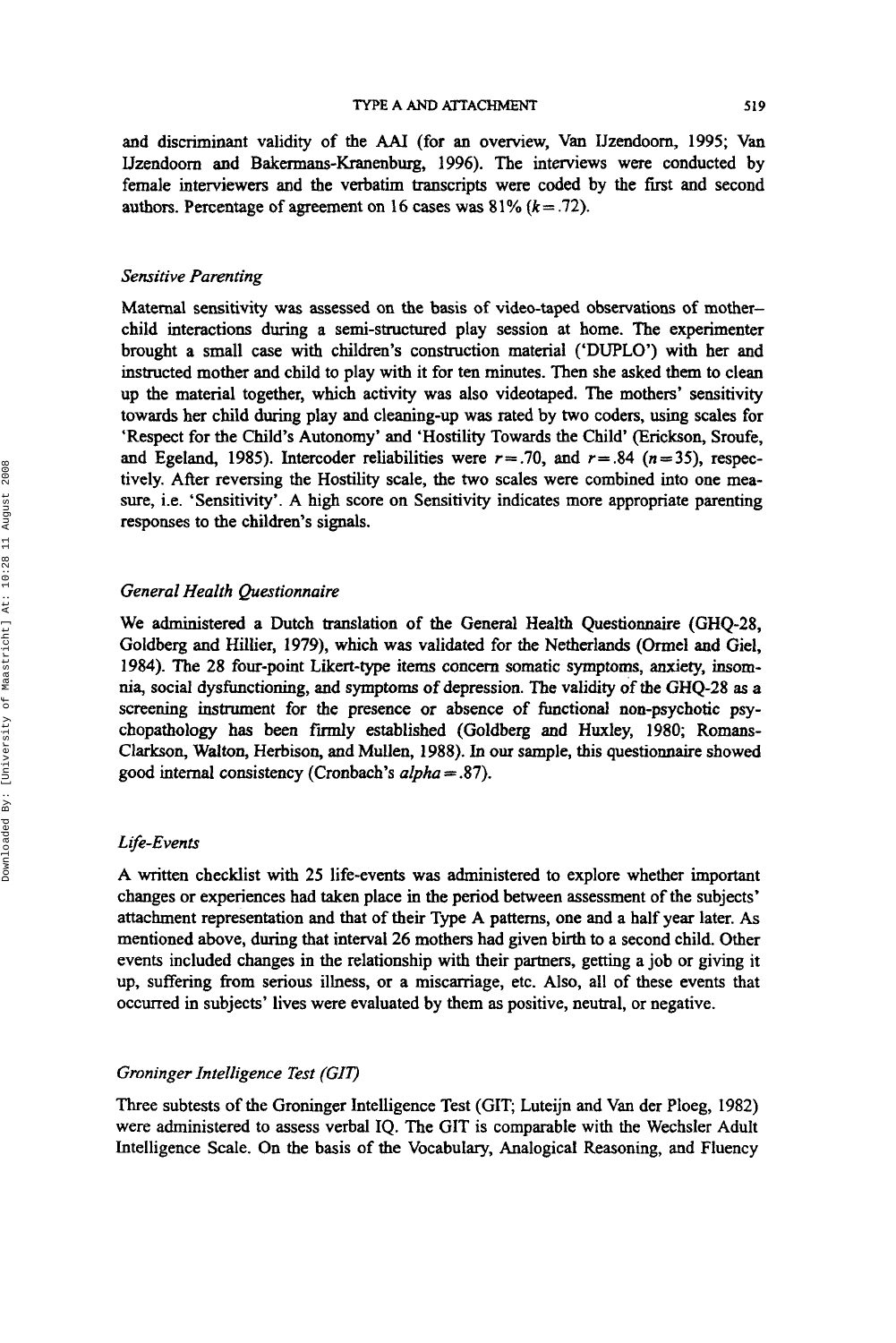subtests, a total IQ score was assigned to each subject  $(M=117; SD=15.5; N=67)$ . The entire **GIT** consists of more subtests than were used here, and the subset we selected tended to overestimate the total **IQ** score (Luteijn and Van der Ploeg, 1982).

## RESULTS

*Type A pattern in relation to age, education, work status, IQ and health.* Table 1 shows that 18 mothers **(27%)** were classified **as** Type Al, **36** mothers **(54%)** were classified **as**  Type *A2,* and only 13 mothers **(1 9%)** were classified **as** Type B3. Younger, less educated, and less intelligent mothers appeared to be classified more often **as** Type **B3.** The number of hours that these mothers worked outside their homes was not related to their Type A behaviors. Type B3 mothers did not report any health complaints, whereas Type A1 and Type *A2* mothers did. The *u priori* contrast between Type B3 and Type A patterns with respect to the number of health complaints was significant:  $t(36) = 3.97$ ;  $p < .001$ . The correlation between the **Total SI** scale and the **GHQ-28** score was **.23** (p < **.05).** 

*Type A patterns in relation to adult attachment and parental sensitivity.* Table 2 shows that the cross-tabulation of Type A patterns with Adult Attachment classifications was not significant:  $X^2$  ( $N= 67$ ;  $df= 4$ ) = 2.84;  $p = .58$ . Although more Type B3 participants were expected to be classified **in** the secure-autonomous category, **this** was not supported by the data. Because age and **IQ** were strongly associated with Type A behavior patterns, analyses of covariance with age and **GIT IQ as** covariates, and the four **SI** scales **as**  dependent variables, were performed **on** the Adult Attachment categories. The analyses with Insecurity, Time-Urgency, Hostility, and Total **SI** scores yielded **no** significant differences. Type A behavior patterns were, however, significantly associated with sensitive parenting. Although mothers exhibiting the more relaxed B3 pattern were expected to show most sensitivity in the interactions with their infants, they, in fact, appeared to be the least sensitive parents (see Table 1). Controlling for **IQ** or age differences did not change this association. The correlation between the Total **SI** scale and sensitivity

| <b>Variables</b> | Type A behavior patterns |                     |                        | F    | df   | р    |
|------------------|--------------------------|---------------------|------------------------|------|------|------|
|                  | $AI(n=18)$               | $A2(n=36)$          | $B3(n=13)$             |      |      |      |
| Age              | 29(1.9)                  | 28(2.4)             | 26(2.6)                | 5.8  | 2.64 | .005 |
| Education        | 4.1(0.7)                 | 3.9(0.8)            | 3.2(0.7)               | 5.3  | 2.64 | .008 |
| Work (hrs./wk.)  | 8(8.7)                   | 7(8.7)              | 5(8.2)                 | 0.7  | 2.63 | .51  |
| <b>GIT IO</b>    | 120 (10.2)               | $119$ $(12.7)$      | $108*(12.8)$           | 4.2  | 2.64 | .02  |
| Health           | $.22*(0.43)$             | $.28*(0.45)$        | .00 <sup>1</sup> (0.0) | 2.0  | 2.64 | .15  |
| Sensitivity      | $5.1$ $(1.01)$           | $4.9$ $(0.87)$      | $4.0^{b}$ (1.06)       | 6.1  | 2,64 | .004 |
| <b>SI</b> Scales |                          |                     |                        |      |      |      |
| Insecurity       | $49*(23.4)$              | $34^b(22.6)$        | $20^{\circ}$ (15.3)    | 7.2  | 2.64 | .002 |
| Time-Urgency     | $146$ $(27.8)$           | $108*(21.8)$        | $62$ $(20.1)$          | 48.8 | 2.64 | .000 |
| Hostility        | $113$ $(24.4)$           | $76^{\circ}$ (18.9) | 43 $(12.5)$            | 49.6 | 2.64 | .000 |
| <b>Total SI</b>  | $309*(10.1)$             | $218*(35.2)$        | 126°(33.5)             | 75.1 | 2.64 | .000 |

**Table 1 Distribution of Type A behavior pattcms,** *and* **associations with age, educational level, working** *status,* **health, IQ, sensitivity** *and* **Structured** Interview *Scales (SI)* 

*Note:*  $N=67$ ; a, b, c: significant Student-Newman-Keuls post-hoc contrasts.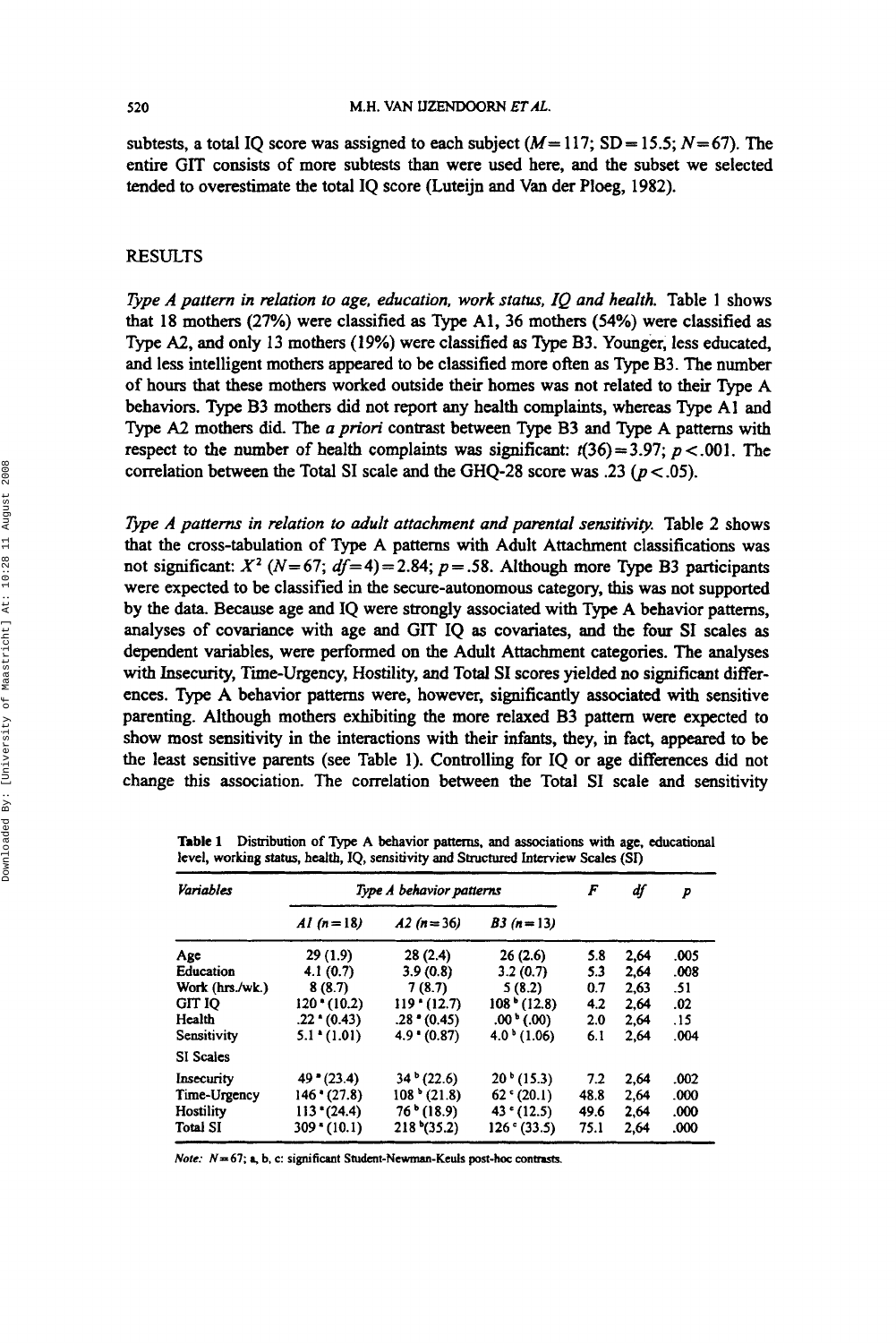amounted to  $r = .43$  ( $p < .001$ ). Insecurity, Time-Urgency, and Hostility also correlated significantly with sensitivity  $(r=.23, r=.41,$  and  $r=.37$ , respectively). Thus, Type A1 and Type *A2* behavior patterns appeared to be associated more often with sensitive parenting of infants than the Type **B3** pattern.

*Type A patterns in relation to life-events.* Thirty-nine percent of the mothers gave birth to a second child during the past **18** months. Type **A** behavior patterns were not related to this major event in family life:  $X^2$  ( $N = 67$ ;  $df = 2$ ) = 3.35;  $p = 0.19$  (see Table 3). Nevertheless, the adjusted standardized residuals indicated that Type **A1** participants tended to be overrepresented in the group of families with two children compared to families with only one child, and that the Type *A2* pattern tended to be underrepresented in the group with two children (see Table **3).** 

Eighteen percent of these mothers had experienced one or more major life-events other than the birth of a second child during the last **18** months. All of them reported negative life-events, such as miscarriage  $(n=4)$ , divorce  $(n=1)$ , or their husband's losing a job  $(n=2)$ . Type B3 behavior pattern was absent among mothers who experienced such major life-events. The association between Type **A** behavior patterns and these negative life-events was significant:  $X^2$  ( $N=67$ ;  $df=2$ ) = 8.62;  $p = .01$  (see Table 3).

Table 2 Association between Type A behavior patterns and adult attachment representation  $(N=67)$ 

| Adult                        |           | Type A behavior patterns |           |    |  |
|------------------------------|-----------|--------------------------|-----------|----|--|
| Attachment<br>Representation | Al        | A2                       | B3        |    |  |
| Dismissing                   | $1(-1.3)$ | 6(0.4)                   | 3(0.9)    | 10 |  |
| Autonomous                   | 11(0.0)   | 23(0.5)                  | $7(-0.6)$ | 41 |  |
| Preoccupied                  | 6(1.1)    | $7(-0.9)$                | $3(-0.1)$ | 16 |  |
| Total                        | 18        | 36                       | 13        | 67 |  |

*Note:*  $X^2$  ( $N = 67$ ,  $df = 4$ ) = 2.84;  $p = .58$ ; adjusted standardized residuals in brackets.

| Life-events                    | Type A behavior pattern |            |           |    |
|--------------------------------|-------------------------|------------|-----------|----|
|                                | Al                      | A2         | B3        |    |
| Second child <sup>1</sup>      |                         |            |           |    |
| no                             | $8(-1.5)^{3}$           | 25(1.8)    | $7(-0.5)$ | 40 |
| yes                            | 10(1.5)                 | $11(-1.8)$ | 6(0.5)    | 27 |
| Other life-events <sup>2</sup> |                         |            |           |    |
| no                             | $11(-3.8)$              | 31(1.4)    | 13(2.3)   | 55 |
| yes                            | 7(3.8)                  | $5(-1.4)$  | $0(-2.3)$ | 12 |

**Table 3** Associations between Type A patterns and life-events  $(N = 67)$ 

*Note:* 1)  $X^2$  ( $N=67$ ,  $df=2$ ) = 3.35,  $p=.19$ .

2)  $X^2$  ( $N=67$ ,  $df=2$ ) = 8.62,  $p=01$ .

3) adjusted standardized residuals in brackets.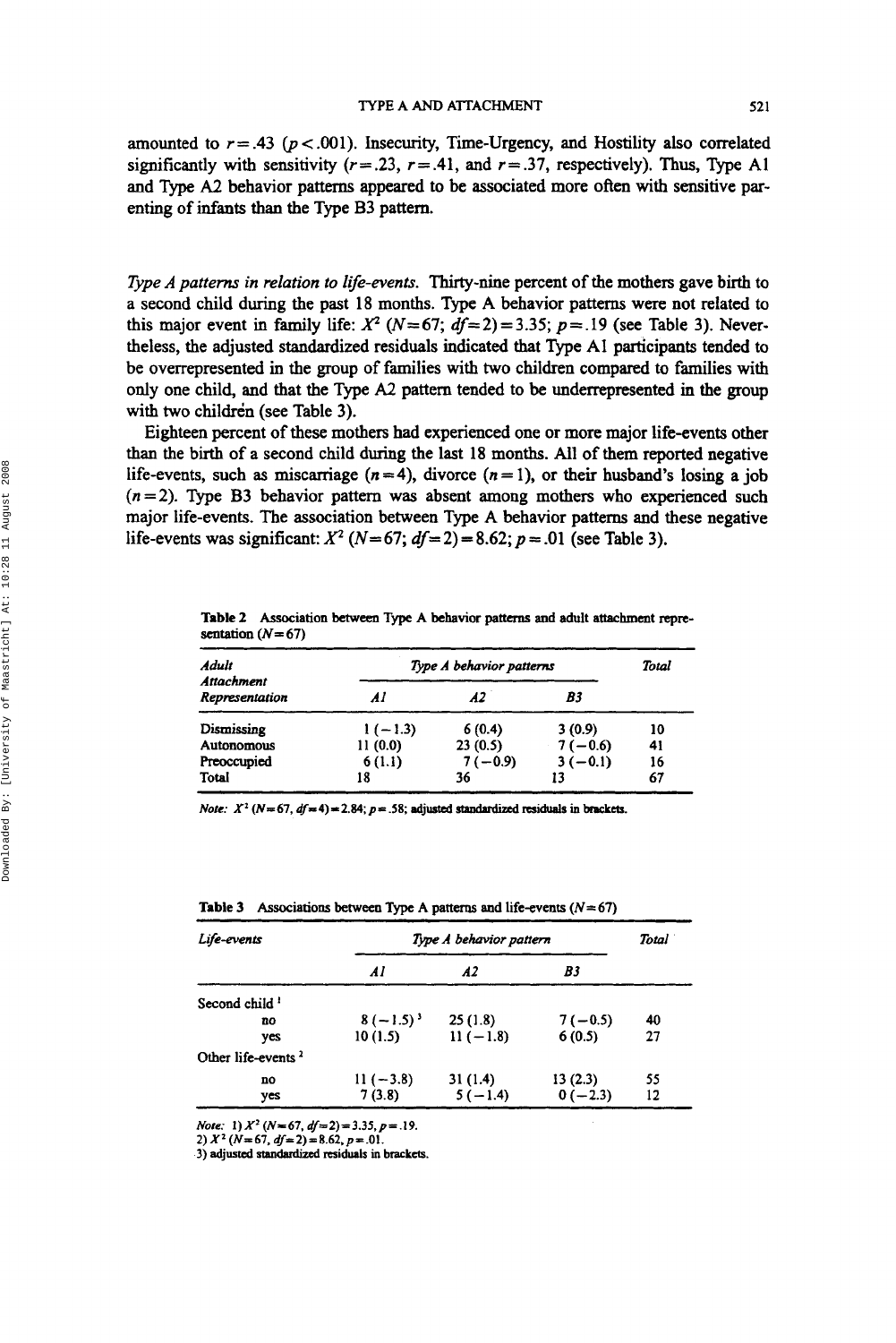#### DISCUSSION *AND* CONCLUSIONS

In this sample of lower- to upper-middle class mothers of infants, only 19% of the participants was classified **as** Type B3, the less *stressful* behavioral style of coming to grips with the hectic pace of modem life. In the general **US** population, in middle-aged males, the prevalence of the Type B3 behavior pattern is estimated to be  $25-50\%$  (Haynes and Matthews, **1988;** Matthews and Haynes, **1986).** In the Netherlands, similar prevalence rates with respect to Type B behavior **(48%** and **49%)** were found in two control series of a case-control study **on** first myocardial infarction in middle-aged males (Falger, **1989),**  and among controls in a case-control study **on** first myocardial infarction in same-aged females (Falger, Appels and Schouten, **1992).** Perhaps more relevant with respect to the present study population, in an early study **on** life events, psychological **distress,** and Type A behaviors in college-age male and female students, *50%* of these adults were assessed **as** clearly showing Type A behaviors (Suls, **Gastorf,** and Witenberg, **1979).**  Also, compared to Type B students, Type A students reported more life events having occurred over the last **six** months. With Type A students, **reported** life events seen **as**  undesirable, unexpected, and ambiguous in terms of perceived control were positively and significantly correlated with increased distress. Moreover, in two different studies using same-aged male and female subjects with similar prevalence rates of Type A behavior pattern it was positively associated with social **insecurity** (Suls, Becker and Mullen, **198** I), and, prospectively, with non-cardiac illness symptoms, after controlling for negative affect (Suls and Marco, **1990).** 

The rather small percentage of Type B mothers in the present study may be thought remarkable. This percentage cannot be explained by the demanding combination of two careers - motherhood and employment - because the number of hours spent working outside the home was not related to Type A behavior patterns in **this** group of homemakers and part-time working mothers. Type B3 mothers were somewhat younger, less educated, and less intelligent **than** their Type A counterparts. If Type B3 mothers worked outside the home, they may have chosen less exacting jobs, and they may maintain more modest achievement goals regardless of *the* number of working hours. The surprisingly large percentage of Type A mothers indicates that the demands of motherhood itself may be experienced **as** a stressfbl job. Mothers appear to experience stress even when motherhood is *not* combined with a full-time career outside the home. As Forgays **(1992)** contended, homemakers may be more stressed by the demands of child-rearing because this is their whole life.

Mothers' attachment security was unrelated to Type A behaviors. Although the quality of emotion-regulation may be considered the core of both constructs, Type A patterns and adult attachment classifications lacked meaningful empirical overlap. Thoresen and Pattillo (1988) speculated that especially the dismissing attachment category would represent the hostility and anger components that *are* characteristic of Type **A1** , and, to a lesser extent, of Type *A2* individuals. Dismissing adults, however, have been shown to idealize their childhood attachment experiences, **as** well **as** their own psychological health, and to present themselves in a more favorable light than an expert observer would diagnose them (Dozier and Lee, **1995).** The SI, **as** employed in the present study, may not have captured subtle signs of Type A behaviors in dismissing participants who may be inclined **to** keep a low emotional and behavioral profile during the interview. A videotaped SI (Friedman and Powell, **1984)** is probably superior in registering these behavioral signs that are associated with dismissing attachment, since videotaping allows for much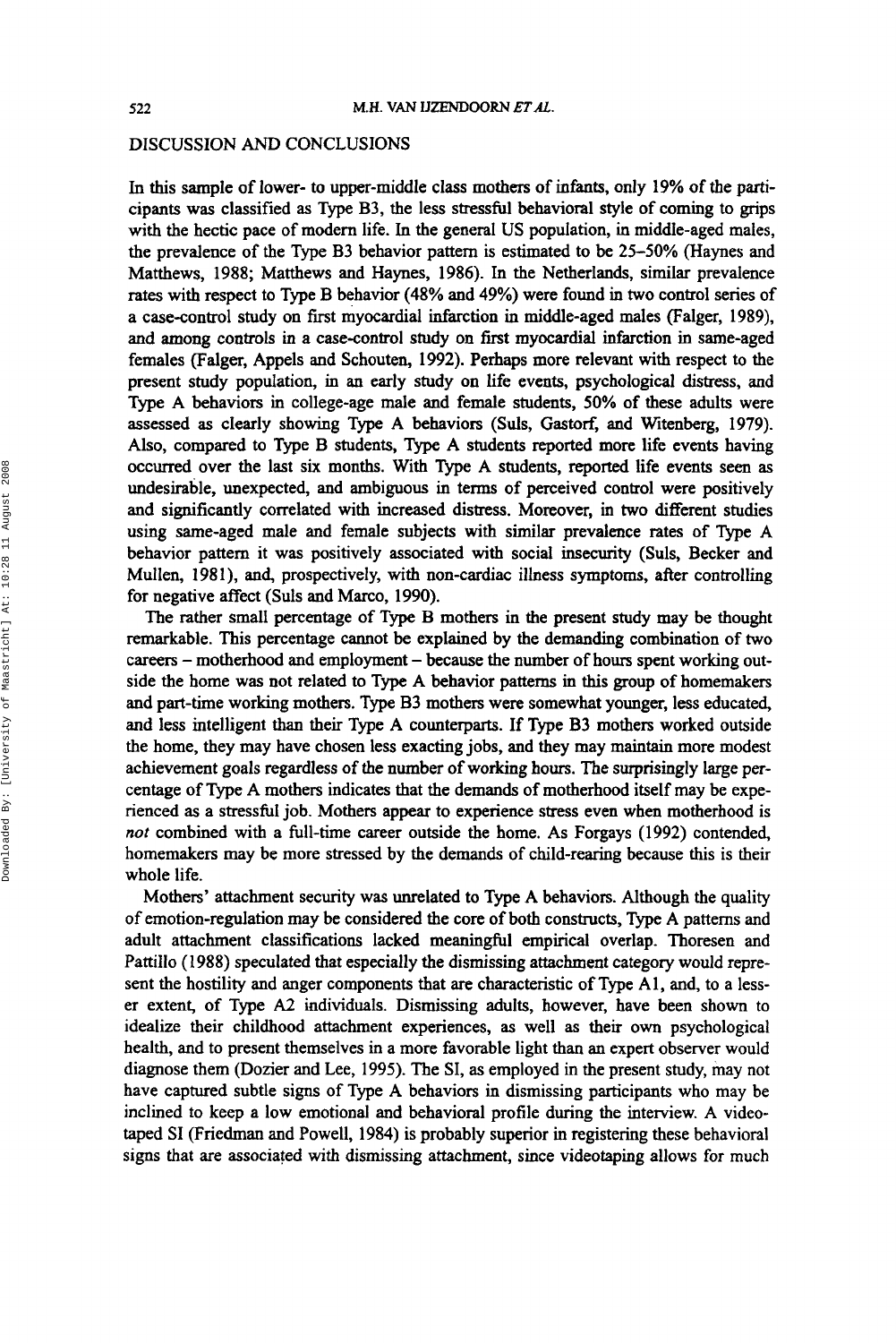more refined scoring systems than the audiotaped interview (Oehman *et al.,* 1992). **In**  theorizing about the associations between attachment and Type **A** behaviors, we may to some extent have neglected an important dimension of attachment, namely its focus on intimate relationships (e.g., with children, parents, partners, or therapists), since the **SI** in its original form is mostly concerned with situations of everyday living (Rosenman, 1978). **Thus,** the predictive value of the attachment construct may be less impressive outside the domain of intimate relationships and associated emotions (Thompson, 1995).

Type A behavior patterns are related to degree of sensitive parenting. Contrary to **our**  expectations, however, Type **B3** mothers appeared to be less sensitive than Type A mothers. Following Forgays (1992), we expected that a more relaxed style of coping with problems in general would be conducive to a calm, relatively stress-free, hd sensitive caregiving style. Harralson and Lawler (1992) reported that increased authoritarian control in parents was related to Type **A** behaviors, and in several retrospective studies Type **A's** appeared to look back upon a harsher childhood, with more rejecting parents, than Type B participants did (Friedman, 1984).

The current study is one of the few observational studies on Type A behaviors and caregiving behavior, and its outcome may be better compared with similar studies. Matthews (1977; Matthews *et al.,* 1977) found a more complicated picture than **our**  hypothesis suggests. They noted that Type B mothers and caregivers seem to adapt their style of interacting more to their perception of environmental demands and the child's characteristics than Type A mothers do. When a child was perceived **as** Type A, Type **B**  mothers were inclined **to** push it harder than Type A mothers would. Experimental evidence suggests that Type B's **are** in general more responsive to variations **in** the environment than Type A's are (Burnam, Pennebaker, and Glass, 1977; Margolis, McLeroy, Runigan, and Kaplan, 1983). In the current study, sensitivity was assessed during a semistructured videotaped play session, including cleaning up the attractive play material. Although we did not **inform** participants about the precise goal of **this** procedure, Type **B**  mothers may have perceived **this** situation **as** a competitive setting in which the performance of the dyad would be evaluated by experts and compared to that of other mother-toddler pairs. Type B's may be less able to deal in a natural way with this perceived competition than Type A's would. Observations during longer periods of unstructured interaction at home would provide a test of this interpretation. Another explanation may be that it is Type A's, rather than Type **B's** who are associated with a higher level of interpersonal awareness. Type A's would therefore be more sensitive to subtle attachmentrelated signals of their children than Type **B's** (this suggestion was provided by one of the anonymous reviewers of this paper).

The Structured Interview (SI) was originally validated for adult males (Rosenman, 1978), and it has rarely been used in samples of mothers. With minor adaptations, the SI seems to be suitable for mothers of young children, and several findings from the present study support its validity in this specific group. Type **A** behaviors are related to life-events such **as** miscarriages, divorce, and serious illness in the family. The **12** mothers in our sample who had experienced stressful life-events during the past 18 months were all classified **as** Type A's. This finding fits into a developmental model of Type A behavior, which includes genetic **as** well **as** environmental factors across the life-span (e.g., Falger, 1989; Margolis et al., 1983). It should be noted, however, that the birth of a second child did not impact upon the mothers' Type A behavior patterns. The validity of the currently used SI for mothers **was** also supported by the fact that Type **B3** mothers reported significantly less health complaints than Type A mothers did. This finding is in line with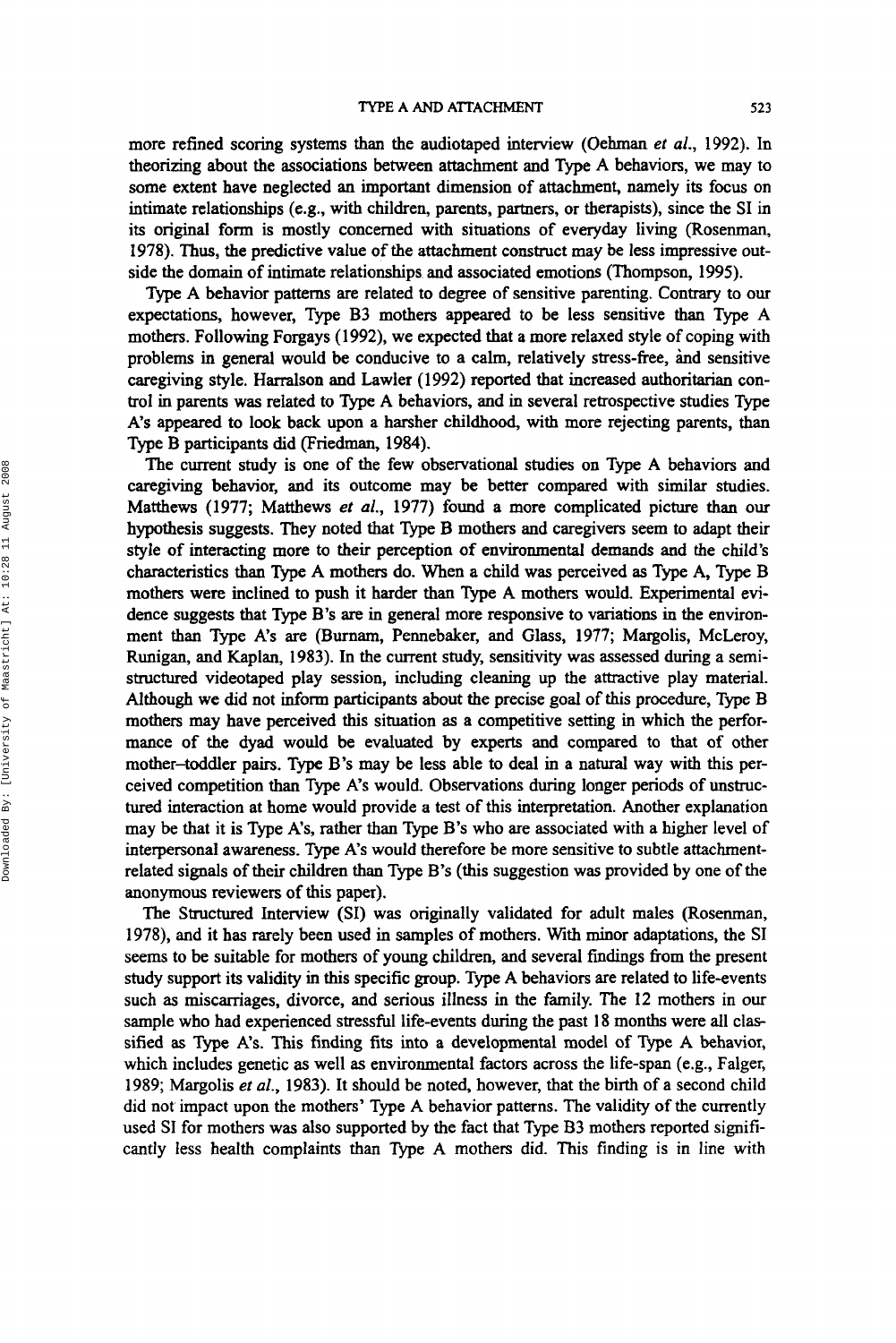previous contentions that Type A behavior patterns are also predictive of other diseases than CAD (Siegel, 1984). In their prospective study, **Suls** and Marco (1990) showed that Type B3 college students **had** fewer and less **serious** illness **across** a period of 18 months than their Type A counterparts. Lastly, in the present study the construct validity of the **SI**  in mothers was illustrated by the strong positive associations between the SI scales for Insecurity, Hostility, and Time-Urgency, and the three Type A classifications. In these mothers, Type A classifications appeared to be based **on** the same components **as** in males. We should note, however, that the same coder coded the **SI** classifications and the SI scales, which **may** have inflated the correlations.

In **sum,** a large majority of **our** mothers of young children showed Type A behavior patterns. The job of parenting indeed appears to be *stressful.* Attachment and Type A behaviors, however, did not seem to **be** related, probably because the influence of attachment is restricted to the regulation of emotions in the private domain of intimate relationships. In a brief, semi-structured play session at home', Type A behavior predicted a more sensitive parenting style than Type B did. Although Type B mothers may be more sensitive in long, unstructured play sessions in the natural setting, they may feel more easily overwhelmed by situations in which they perceive performance components than Type A mothers would. Contrary to Type A participants, Type B mothers did not experience negative life-events or serious health problems in the recent past. Our findings show, moreover, that the theory and current interview measures of Type A behaviors can be applied fruitfully to mothers of young children passing through a demanding phase in their lives. **Further** research is **needed** to uncover the causes of the high prevalence of Type A behaviors in mothers, and to describe their parenting behaviors in unstructured natural settings.

## *Note*

**This** research was supported by a PIONEER award **(no.** PGS **59-256)** from the Netherlands Organization for Scientific Research *(NWO)* to Marinus van Uzendoorn. We gratehlly acknowledge the help of Marianne de Wolff, Stella van Rijsoort, Marcel de Haas, Carmen Joosten, Connie Kruse, and Mariska Zwinkels in collecting and coding **data.** Leo Cohen initiated **this** project.

#### *Refeences*

- Ainsworth, M.D.S.. Blehar, **M.C.,** Waters, **E., and** Wall. **S. (1 978)** *Pattern of attachment, a psychological study of the strange sihration.* Hillsdale, **NJ: Erlbaum.**
- Appels. A.P.W.M. and Oltcn, **F. (1992)** Exhaustion **as** precursor of **cardiac** death. *British Joml of Clinical P~hdo~,* **31,351-356.**
- Appels, A.P.W.M., **Falger,** P.R.J., nnd **Schouten,** E.G.W. **(1993) Vital** exhaustion **as risk indicator** for myocardial infarction in women. *Journal of Psychosomatic Research*, 37, 881-890.
- Appels. A.P.W.M., **Jenkins,** C.D., and Rosenman, RH. **(1982)** Coronary-prone behavior in the Netherlands: a cross-cultural validation study. *Journal of Behavioral Medicine*, 5, 83-90.
- Bakermans-Kranenburg, M.J. and Van Uzendoorn, M.H. (1993) A psychometric study of the Adult Attachment Interview: Reliability and discriminant validity. *Developmental Psychology,* **29,870-880.**
- Beckwith. *L.,* **ahen, S.E.** and Hamilton, **C.E.** (March **1995)** *Mother-infant interaction and Parental divorce predict attuchmenr mpresentation at late adolescence.* Paper presented at the meeting of the Society for Research in Child Development, **March** 30-April **2, 1995,** Indianapolis, Indiana.
- Booth-Kewley, **S.** and **Friedman,** H.S. **(1987)** Psychological predictors of heart disease: A quantitative review. *Psychological Bulletin,* **101,343-362.**
- Burnam, M.A., Pennebaker, J.W. and Glass, D.C. (1975) Time consciousness, achievement striving, and the type A coronary-prone behavior pattern. *Journal of Abnormal Psychology*, 84, 76-79.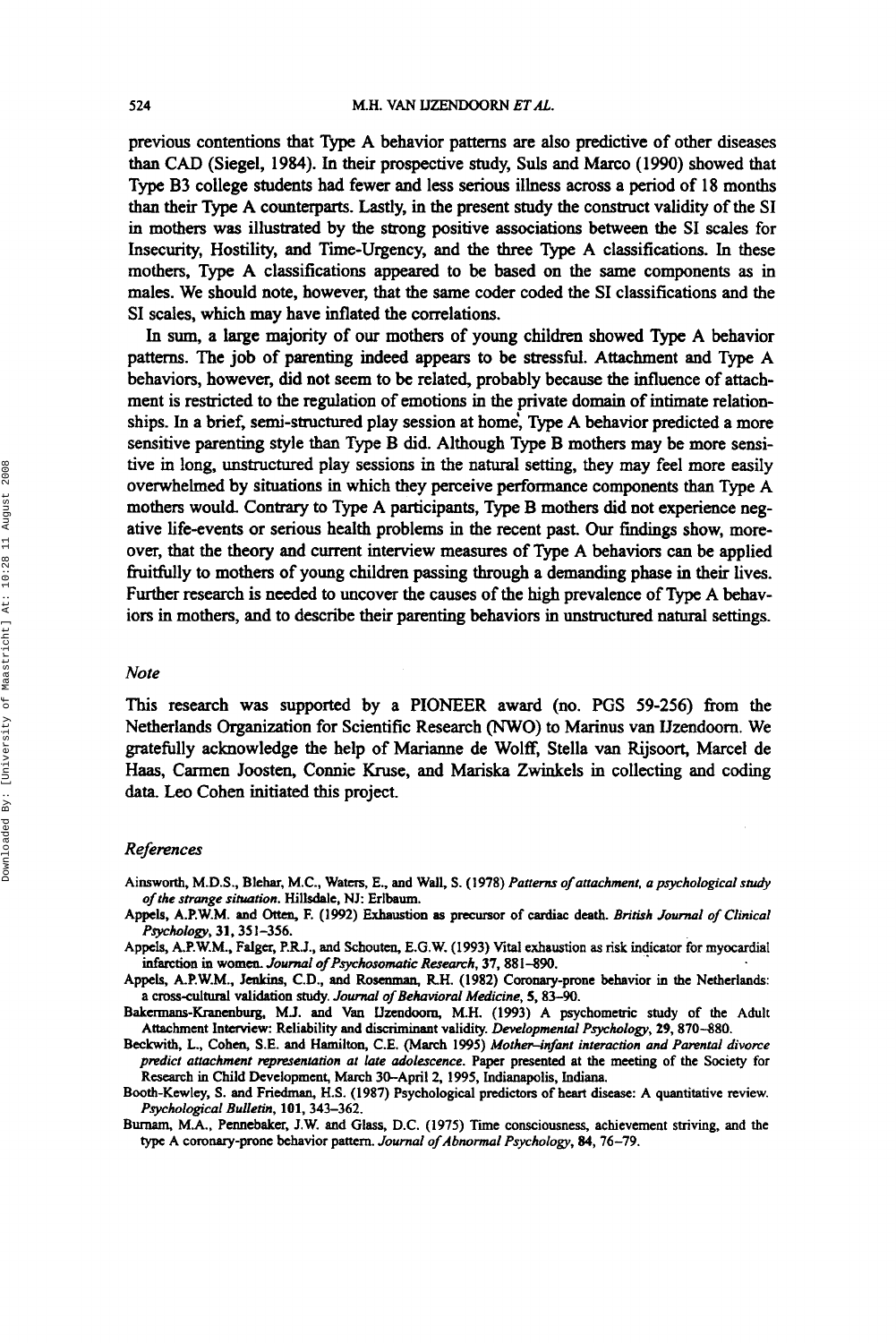- Cassidy, J. **(1994)** Emotion regulation: Influences of attachment relationships. In N.A. Fox (Ed), The develop **ment** of emotion regulation: Biological and behavioral considerations. *Monographs of the Society for Research in ChiIdDevelopment,* **59 (2-3,** Serial No. **240).**
- Dembroski, **T.** and Costa Jr., P. **(1988)** Assessment of coronary-prone behavior: A current overview. *Annals of Behavioral Medicine,* **10,60-63.**
- **Dozier,** M. and Kobak, RR. **(1992)** Psychophysiology in attachment interviews: Converging-widence for deactivating strategies. *Child Development, 63,* **1473-1480.**
- **Dozier,** M. and Lee, S.W. **(1995)** Discrepancies **between** self- and other-report of psychiatric symptomatology: **Effects** of dismissing attachment strategies. *Development and Psychopathology,* **7,2 17-226.**
- Erickson, M.F., Sroufe, **L.A.** and Egeland, **B. (1985)** The relationship between quality of attachment and behavior problems in preschool in a high-risk sample. In I. Bretherton and E. Waters **(Eds.),** Growing points of **attachment** theory and research. *Monographs of the Society for Research in Child Development, 50,* **(1-2), 147-166.**
- Falger, P.R.J. **(1 989)** *Lge-span development and myocardial infarction: An epidemwlogical study.* Maastricht: University of Limburg. (Unpublished Ph.D. Thesis).
- Falger, P.R.J. **(1991)** *Her Gestructumenfe Interview wor Vrouwen.* [The **Sbuctured** Interview for Females]. **Department** of Medical Psychology, University of Limburg, Maastricht, the Netherlands. (Unpublished manuscript).
- Falger, PRJ., **Appck,** A.P.W.M.. and **Schouten,** E.G.W. **(1992)** *Gender dzreerences in psychosocial precursors of myocadial infarction.* Paper presented at the Symposium 'Women, Behavior and **Health'.** 2nd Congress, International Society of Behavioral Medicine: Hamburg, **July 15-18.**
- Falger, P.RJ. and Schouten, E.G.W. **(1992)** Exhaustion, psychological **stressors** in the work environment, and acute myocardial **infarction** in **adult men.** *Journal* **of** *Psychosomatic Research,* **36,777-786.**
- Forgays, D.K. (1992) Type A behavior and parenting stress in mothers with young children. Current *Psychology: Research and Reviews,* **11,3-19.**
- Friedman, M. and Powell, **L.H. (1984) The** diagnosis and quantitative assessment *of* **Type** A behavior: Introduction and description of the Videotaped Structured Interview. *Integrative Psychiatry*, 2, 123-136.
- Friedman, M. and Rosenman, R.H. (1959) Association of a specific overt behavior pattern with blood and cardiovascular findings - Blood cholesterol level, blood clotting time, incidence of *arcus senilis*, and clinical **coronary** *artery* disease. *Journal of Pe American Medical Association.* **169. 1213-1220.**
- George, C., **Kaplan,** N., and Main, M. **(1985)** *Adult Attachment Interviov.* Berkeley: University of California (Unpublished manuscript).
- Goldberg, D.P. and Hillier, V.F. **(1979)** A *scaled* version of the GHQ. *Psychological Medicine,* **9, 139-145.**

Goldberg, D.P. and **Huxley, O.P. (1980)** *Mental illness in the community.* London: Tavistock.

- *Hadton,* C.E. **(1994)** *Continuiw* and *discontinuity of attachment fmrn infancy hugh adolescence.*  Unpublished Ph D. Thesis, University of California *at* **Los** Angeles.
- **Harralson, T.L., and** Lawler, **KA. (1992)** The relationship of parenting styles and social competency to **Type** A behavior **in** children. *Joumal of Psychosomatic Research,* **36,625-634.**
- **Haynes, S.** and Feinleib. M. **(1980)** Women, work and **coronary** heart **disease:** Prospective **findings** from the Framingham **Heart** Study. *American Journal* **of** *Public Health,* **70, 133-141.**
- Haynes, **S.** and Matthews, K.A. **(1988)** Review and methodological critique of **recent studies on Type A** behavior and cardiovascular disease. *Annals of Behavioral Medicine*, 10, 47-59.
- Kelly, *K.,* and **Houston,** B.K. **(1985)** Type A behavior in employed women: Relation to work, marital and leisure variables, social support, **stress,** tension and health. *Journal of Personality and Social Psychology,* 48, **1067- 1079.**
- Kobak, R.R. and Sceery, A. (1988) Attachment in late adolescence: Working models, affect regulation, and representations of self and others. *Child Development,* **59, 135-146.**
- Luteijn. **F.** and Van der Ploeg, F.A.E. **(1982)** *Gmninger Intelligentie Test* **[Groninger** Intelligence **TestJ.** Lisse: Swets and Zeitlinger.
- Main, M. (1990) Cross-cultural studies of attachment organization: Recent studies, changing methodologies, and the concept of **conditional** strategies. *Human Development,* **33,48-61.**
- Main, M. and Goldwyn, **R (1993)** *Adult attachment mting and clarsifcation system.* Unpublished manuscrips Department of Psychology, University of California, Berkeley.
- **Margolis,** L.. McLeroy, K., Ruuigan, C., and Kaplan, B. **(1983) Type A** behavior: *An* ecological approach. *Journal of Behavioral Medicine,* **6,245-258.**
- Matthews, K.A. **(1977)** Caregiver-child interactions and the **Type** A coronary-prone behavior **pattern.** *Child Development,* **48, 1752-1756.**
- Matthews, KA. **(1988)** Coronary heart disease and **Type** A behaviors: Update on and alternative to the Booth-Kewley and Friedman **(1987)** quantitative review. *Psychological Bulletin,* **104,373-380.**
- Matthews, K.A. and Haynes, S. **(1986) Type A** behavior pattern **and** coronary disease risk: Update and critical evaluation. *American Journal of Epidemiology,* **123.921-960.**
- Matthews, K.A., Glass, D.C., and Richins, M. **(1977)** The mother-son observation study. In D.C. Glass (Ed.), Behavior patterns. stress and coronary disease. Hillsdale, NJ: Erlbaum.